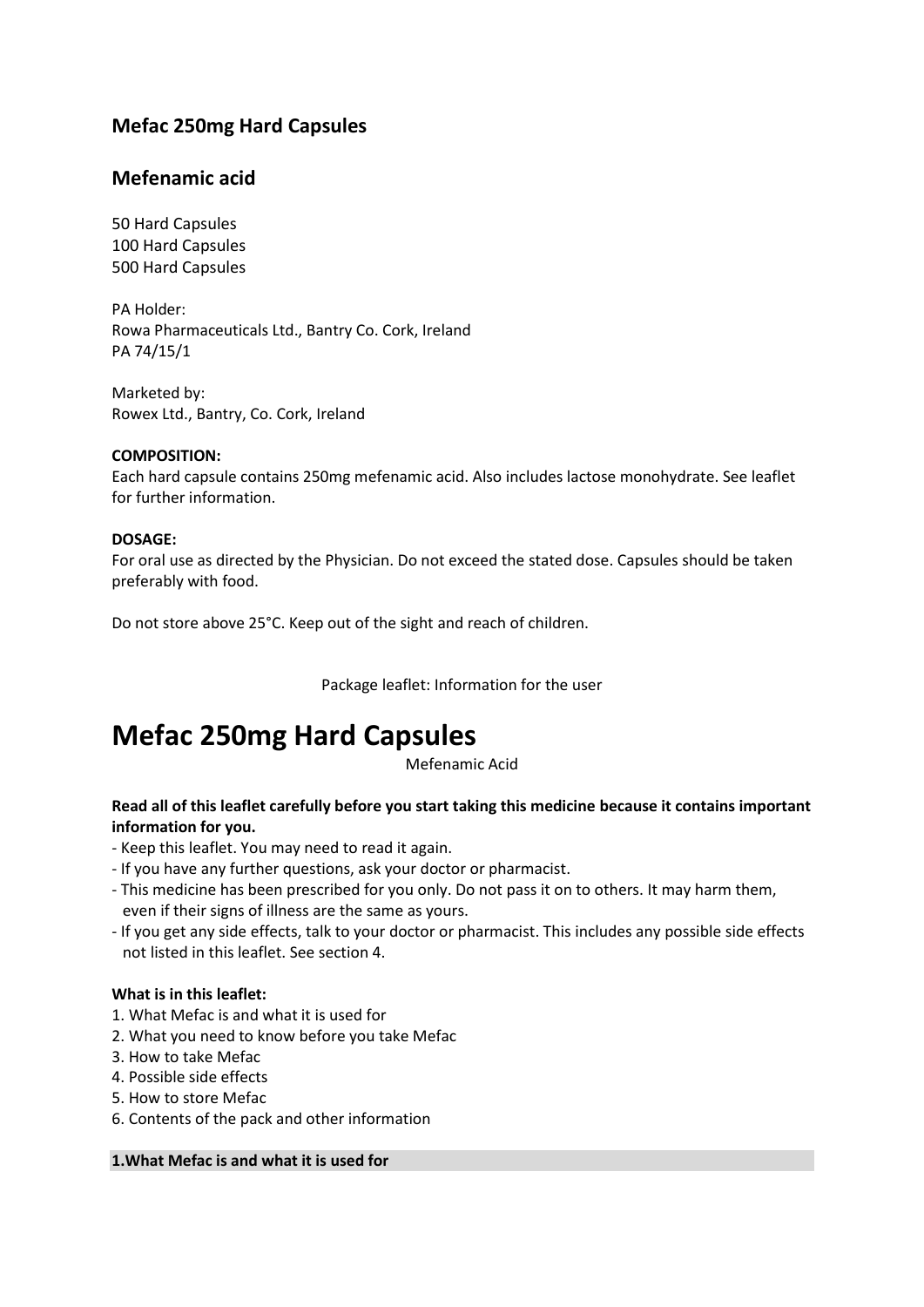Mefac contains an active substance called mefenamic acid. This belongs to the group of medicines called NSAIDs (non-steroidal anti-inflammatory drugs). Mefac is used for the relief of mild to moderate pain and inflammation associated with rheumatic, muscular or arthritic disorders, trauma, headache, dental pain, pain following surgery or childbirth, fever in children over 12 years. Mefac is also used for relief of period pains, management of excessively heavy periods and symptoms of premenstrual syndrome (PMS).

# **2. What you need to know before you take Mefac**

# **Do not take Mefac if you:**

- are allergic to mefenamic acid or any of the other ingredients of this medicine (listed in section 6)
- are allergic to aspirin (acetylsalicylic acid), ibuprofen or other NSAIDs
- are pregnant or breast-feeding
- suffer from kidney or liver impairment or heart failure
- are seeking pain relief after heart bypass surgery
- are taking another medicine known as a cyclooxygenase-2 inhibitor
- have ever had peptic ulceration (ulcer in the stomach or duodenum) or bleeding in the digestive tract or inflammatory bowel disease
- are a child under 12 years of age

# **Warnings and precautions**

Talk to your doctor or pharmacist before taking Mefac

- Discontinue at first sign of skin rash, lesions, or signs of hypersensitivity.
- If you are elderly and/or taking Mefac for a long time, you should visit your doctor regularly to monitor side effects as the elderly are more prone to side effects.
- Mefac may make it more difficult to become pregnant. You should inform your doctor if you are planning to become pregnant or if you have problems becoming pregnant.
- Medicines such as Mefac may be associated with a small increased risk of heart attack ("myocardial infarction") or stroke. Any risk is more likely with high doses and prolonged treatment.
- If you have heart problems, previous stroke or think that you might be at risk of these conditions (e.g. if you have high blood pressure, diabetes or high cholesterol or are a smoker), you should discuss your treatment with your doctor or pharmacist.
- If you are dehydrated, have or had asthma, high blood pressure, heart failure, systemic lupus erythematosus, (a connective tissue disorder), epilepsy, a bleed in your brain or a tendency to bleed easily.
- If you notice any signs of bleeding or side effects, which affect the stomach or intestine, or signs of a skin rash or blistering of the skin, inform your doctor immediately.
- If the capsules cause any of the side effects listed, it may be necessary to stop taking them.

Use of painkillers for headaches over a long time may make them worse. If this occurs contact your doctor.

Stomach ulcers, perforation or stomach and/or intestinal bleeding, sometimes fatal, have been reported for NSAIDs (the group of medicines to which Mefac belongs). Smoking and drinking alcohol are added risk factors.

The risk of stomach ulcers, perforation or stomach and/or intestinal bleeding increases with higher doses, in patients with a history of ulcers and in the elderly. If any of these apply to you, your treatment should be started at the lowest available dose. Your doctor may also ask you to take a medicine that reduces the risk of developing ulcers (e.g. misoprostol and proton pump inhibitors). If you require a low dose aspirin or other drugs which may increase the risk to your stomach (see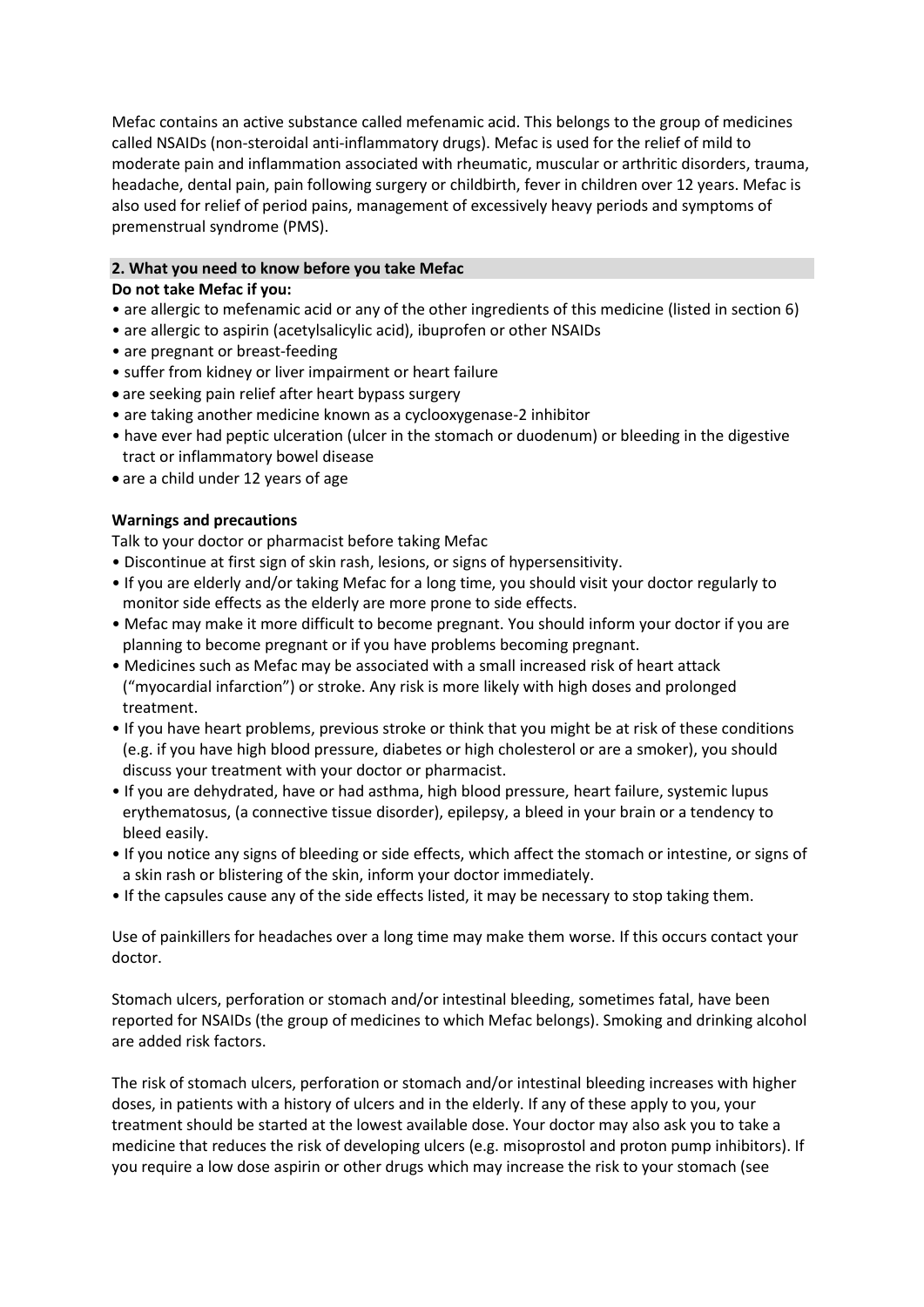'Taking other medicines') you may also be asked to take a medicine to reduce the risk of developing ulcers.

If you have a history of stomach and/or intestinal toxicity, especially if you are elderly, you should report any stomach symptoms, especially stomach and/or intestinal bleeding.

If stomach and/or intestinal bleeding or ulceration occurs your treatment should be withdrawn.

If you are taking Mefac for a long time you should be regularly monitored by your doctor, paying particular attention to development of diarrhoea, rash, liver dysfunction and abnormal condition of the blood. Treatment should be stopped immediately if any of these conditions appear.

# **Other medicines and Mefac**

Tell your doctor or pharmacist if you are taking, have recently taken or might take any other medicines, including medicines obtained without a prescription. This includes herbal medicines. This is because Mefac can affect the way some medicines work. Also some other medicines can affect the way Mefac works.

Tell your doctor or pharmacist if you are taking any of the following:

- Steroid drugs
- Anti-platelet agents (to prevent blood cells sticking together)
- Anti-coagulants (to prevent clots) such as warfarin or heparin as the doctor may wish to make more frequent checks on your blood clotting.
- Medicines used to treat anxiety and depression known as Serotonin Selective Re-uptake Inhibitors (SSRIs) such as fluoxetine
- certain types of antibiotics called quinolones or aminoglycosides
- medicines for high blood pressure (anti-hypertensives)
- diuretics (used to treat excess fluid in the blood)
- medicines for depression (lithium, anti-depressants)
- medicines for heart problems (cardiac glycosides, warfarin, aspirin)
- medicine for gout (probenecid)
- medicines for diabetes (hypoglycaemic agents)
- medicines to prevent graft rejection (cyclosporin, tacrolimus)
- medicines to treat leukaemia (methotrexate)
- a medicine usually prescribed through hospitals, called mifepristone (taken within the last 12 days)
- anti-viral medicine (zidovudine)

If you are not sure if any the above applies to you, talk to your doctor or pharmacist before taking Mefac.

# **Pregnancy and breast-feeding**

This product should not be taken during pregnancy and breast-feeding.

# **Fertility**

Mefac may make it more difficult to become pregnant. You should inform your doctor if you are planning to become pregnant or if you have problems becoming pregnant.

Ask your doctor or pharmacist for advice before taking any medicine

# **Driving and using machines**

This medicine may cause drowsiness, dizziness and impaired vision. If you are affected you should not drive or operate machinery.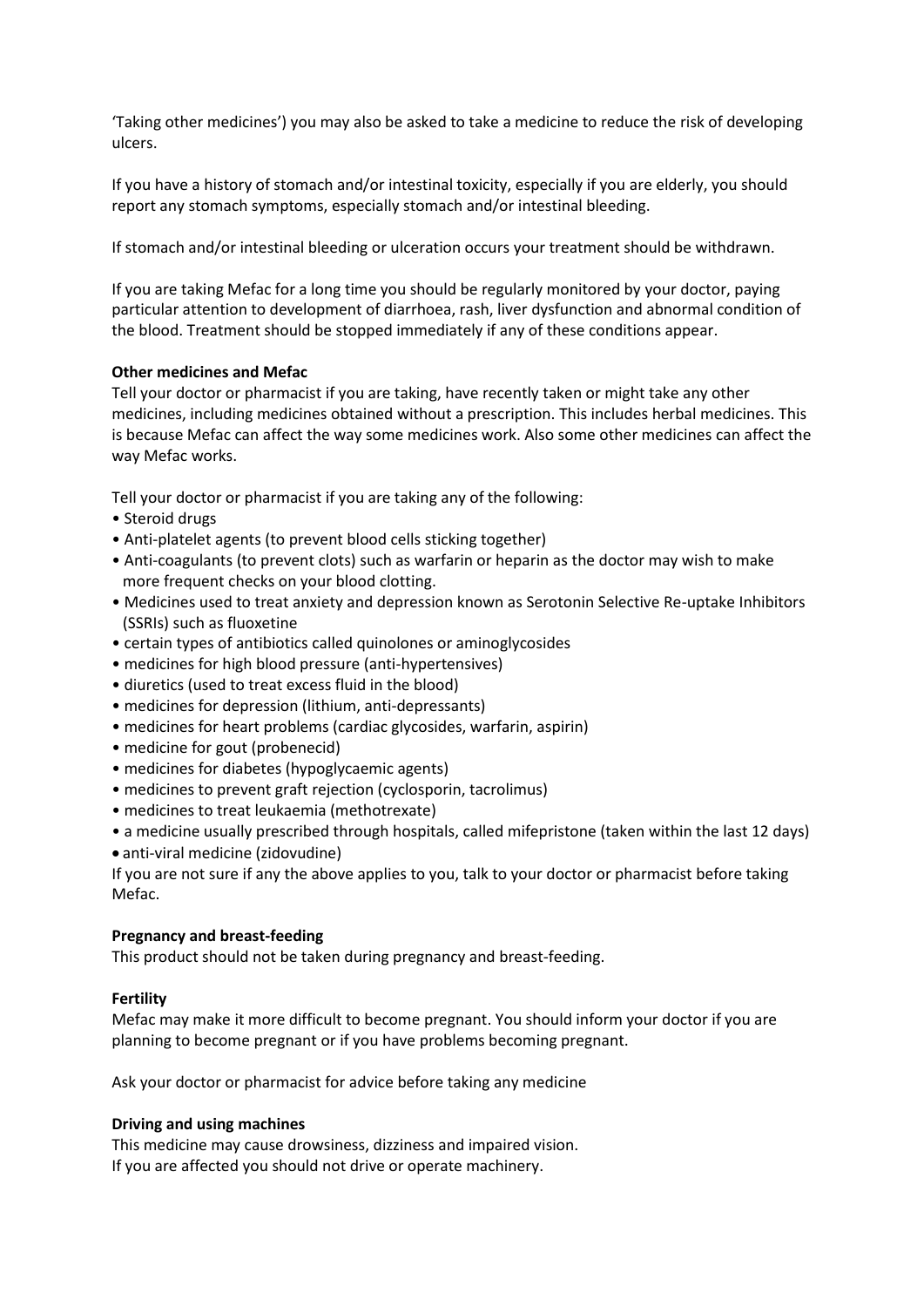# **Mefac contains lactose monohydrate.**

If you have been told by your doctor that you have an intolerance to some sugars, talk to your doctor before taking this medicine.

#### **3. How to take Mefac**

Always take this medicine exactly as your doctor has told you. Check with your doctor or pharmacist if you are not sure.

#### Mefac is for oral use.

The capsules should be taken with a glass of water, with or after meals.

#### **Adults only:**

The usual daily dose is 2 capsules taken 3 times a day.

# **Children (under 12 years):**

Mefac is not recommended for children.

#### **Elderly:**

Caution should be used in elderly patients as they are more prone to the side effects of Mefac.

#### **If you take more Mefac than you should**

If you take more Mefac than you should, talk to your doctor or go to a hospital straight away. Take the medicine pack with you. The following effects may happen: acute renal failure and coma.

#### **If you forget to take Mefac**

Skip the missed dose. Take the next dose as usual. Do not take a double dose to make up for a forgotten dose.

#### **4. Possible side effects**

Like all medicines, this medicine can cause side effects, although not everyone gets them.

STOP taking the tablets and seek medical help immediately if you experience:

• any of the following symptoms of a serious allergic reaction, anaphylaxis (a life threatening reaction including shock and collapse), wheezing and feeling of tightness in the chest, uncomfortable breathing, swelling of the face, lips, mouth, tongue or throat, blistering or peeling of the skin or mucous membrane.

• a serious skin reaction such as rash, blistering or peeling of the skin or mucous membrane (erythema multiforme, Lyell's syndrome(toxic epidermal necrolysis), Stevens-Johnson syndrome) • diarrhoea, passing black tarry stools or vomiting blood

Tell your doctor if you get any of the following side effects:

The following side-effects frequency **are not known (cannot be estimated from the available data) Gastrointestinal:** Stomach pain, feeling sick, flatulence, constipation, heartburn, passing black tarry stools, vomiting blood, mouth ulcers, loss of appetite, inflammation of large and small intestine, Crohn's disease, inflammation of the pancreas and stomach ulcer

**Kidney:** Kidney disorders including painful urination, difficulty passing urine, blood in the urine, protein in the urine, kidney failure.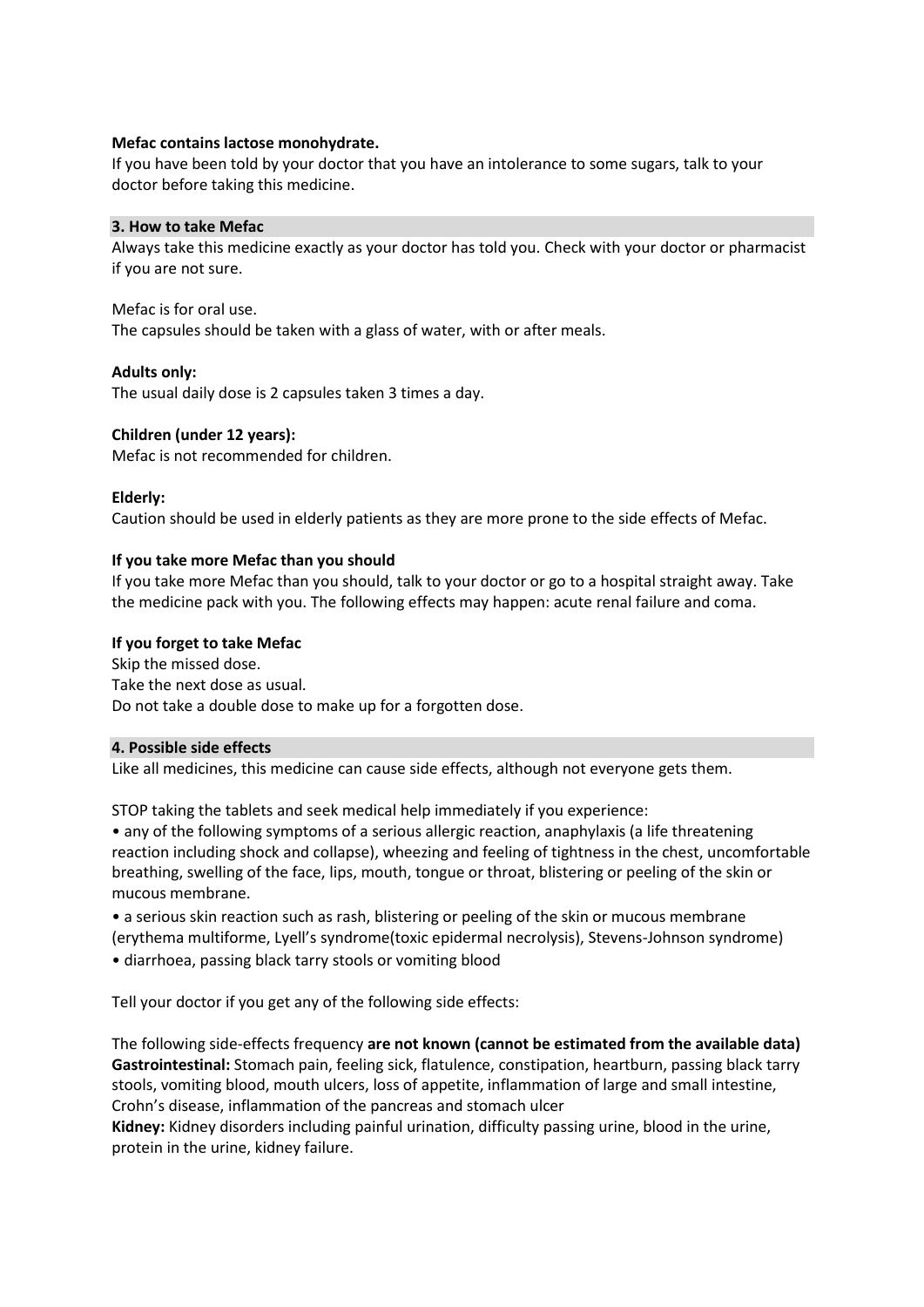**Blood:** Anaemia, reduction in certain types of blood cells including lowering of white blood cells (rare), which increases the risk of infection, low sodium levels in blood.

**Neurological:** Disturbance of vision, reversible loss of colour vision, eye irritation, sensations of prickling or burning, inflammation of the tissues that cover the brain or spinal cord particularly in patients with Systemic Lupus Erythematosus (disease of the immune system) or a mixed connective tissue disorder (with symptoms such as a stiff neck, headache, feeling sick, vomiting, fever and disorientation), depression, confusion, hallucinations, ringing in the ear, ear pain, vertigo, malaise (feeling of being unwell), fatigue, drowsiness, convulsions (fits), dizziness, difficulty in sleeping and headache.

**Cardiovascular:** Palpitations, drop in blood pressure, swelling of feet, ankles or legs, high blood pressure. Medicines like Mefac (especially in long-term use) have been associated with a small increase in the risk of heart attack or stroke.

**Skin:** sweating, rash, sensitivity to light, hives, swelling of the lips, face, tongue or larynx. **Other:** Nervousness, elevation of liver function test and other liver disorders, allergic reactions, asthma, uncomfortable breathing following exercise, changes in blood sugar control in diabetic patients, fever, yellowing of the skin.

This type of medicine can occasionally cause allergic reactions. Tell your doctor straight away if you experience any of the following symptoms of a serious allergic reaction: anaphylaxis (a lifethreatening reaction including shock and collapse) wheezing and feeling of tightness in the chest, uncomfortable breathing, swelling of the face, lips, mouth, tongue or throat, blistering or peeling of the skin or mucous membrane.

If any of the side effects gets serious, or if you notice any side effects not listed in this leaflet, please tell your doctor or pharmacist

# **Reporting of side effects**

If you get any of the side effects, talk to your doctor or pharmacist. This includes any possible side effects not listed in this leaflet. You can also report side effects directly via HPRA Pharmacovigilance, Earlsfort Terrace, IRL-Dublin 2. Tel: +353 1 6764971; Fax: +353 1 6762517. Website: [www.hpra.ie;](http://www.hpra.ie/) email[: medsafety@hpra.ie](mailto:medsafety@hpra.ie)

By reporting side effects you can help provide more information on the safety of this medicine.

# **5. How to store Mefac**

Keep this medicine out of the sight and reach of children.

Do not use this medicine after the expiry date which is stated on the label of the container after EXP. The expiry date refers to the last day of that month. Do not store above 25°C.

Do not throw away any medicines via wastewater or household waste. Ask your pharmacist how to throw away medicines you no longer use.

These measures will help protect the environment.

# **6. Contents of the pack and other information**

# **What Mefac contains**

- The active substance is mefenamic acid (250 mg).

- The other ingredients are dried maize starch, purified talc, lactose monohydrate and sodium laurilsulfate. The capsules are comprised of gelatin, titanium dioxide (E171), erythrosin (E127) and patent blue V (E131) while the printing ink opacode grey contains shellac glaze, titanium dioxide (E171), black iron oxide (E172), propylene glycol (E1520) ammonium hydroxide, simethicone or shellac, titanium dioxide (E171), black iron oxide (E172), strong ammonia solution, potassium